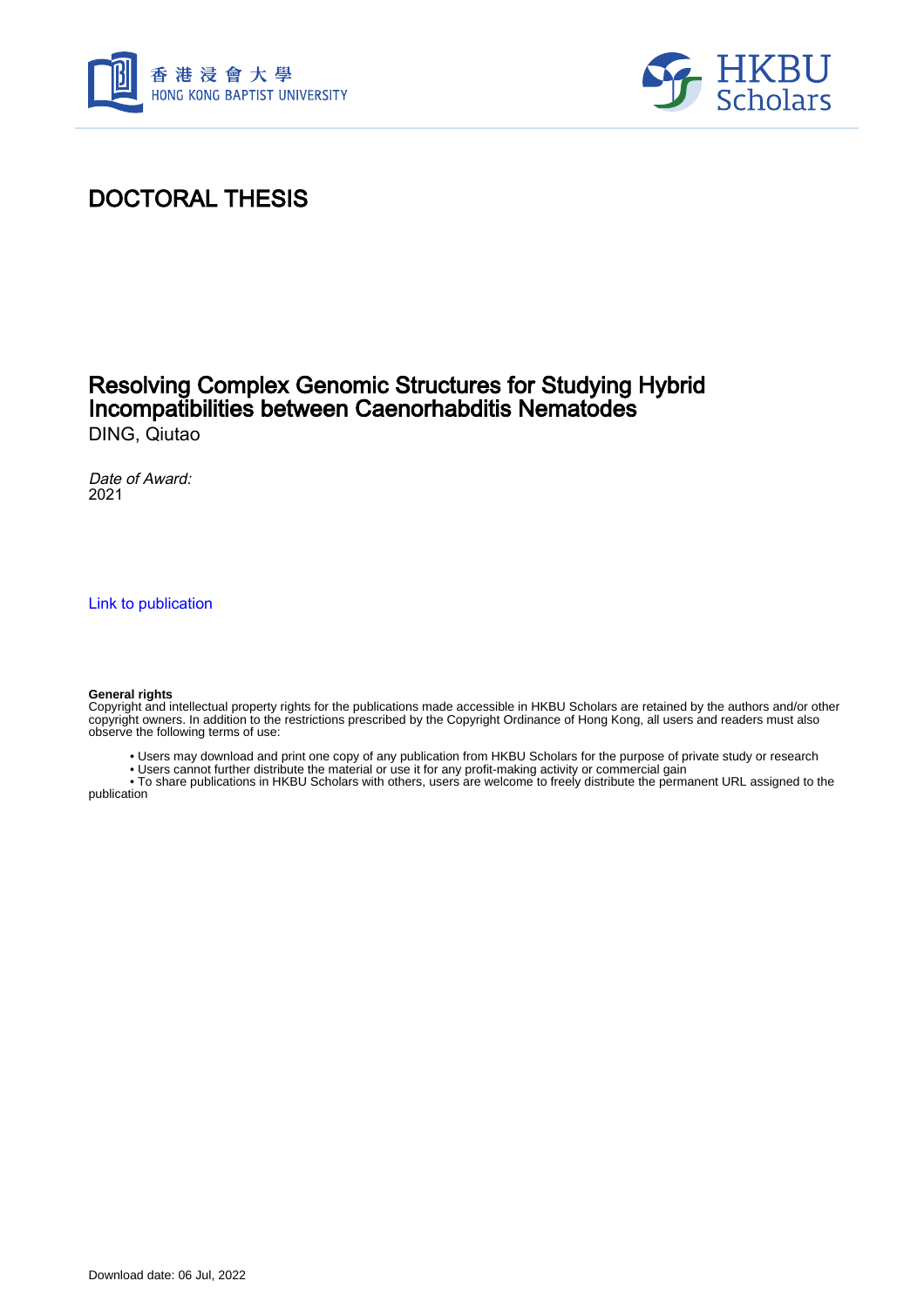#### <span id="page-1-0"></span>**Abstract**

Systematic characterization of hybrid incompatibility (HI) between related species remains the key to understanding speciation. The genetic basis of HI has been intensively studied in *Drosophila* species, but remains largely unknown in other species, including nematodes. The recent discovery of a *C. briggsae* sister species, *C. nigoni*, has opened up the possibility of dissecting the genetic basis of HI in nematode species. However, the existing nematode genomes are far from satisfaction due to numerous errors or missing sequences. This thesis aims to improve these genomes and to establish methodologies to facilitate the study of speciation genetics using the two species.

Unlike the relatively short reads produced by next-generation sequencing (NGS) platforms, the reads generated with third-generation sequencing (TGS) platforms, including nanopore sequencing from Oxford Nanopore Technologies (ONT) and single molecule real-time (SMRT) sequencing from Pacific Biosciences (PacBio), are usually long, which are up to 2 million bps. These so-called long reads are expected to facilitate numerous applications, including *de novo* genome assembly with improved continuity and genome finishing by closing gaps usually left by repetitive sequences. Even in the "finished" *C. elegans* genome, there are still many gaps caused by repetitive sequences, for example, those by ribosomal DNA (rDNA) clusters.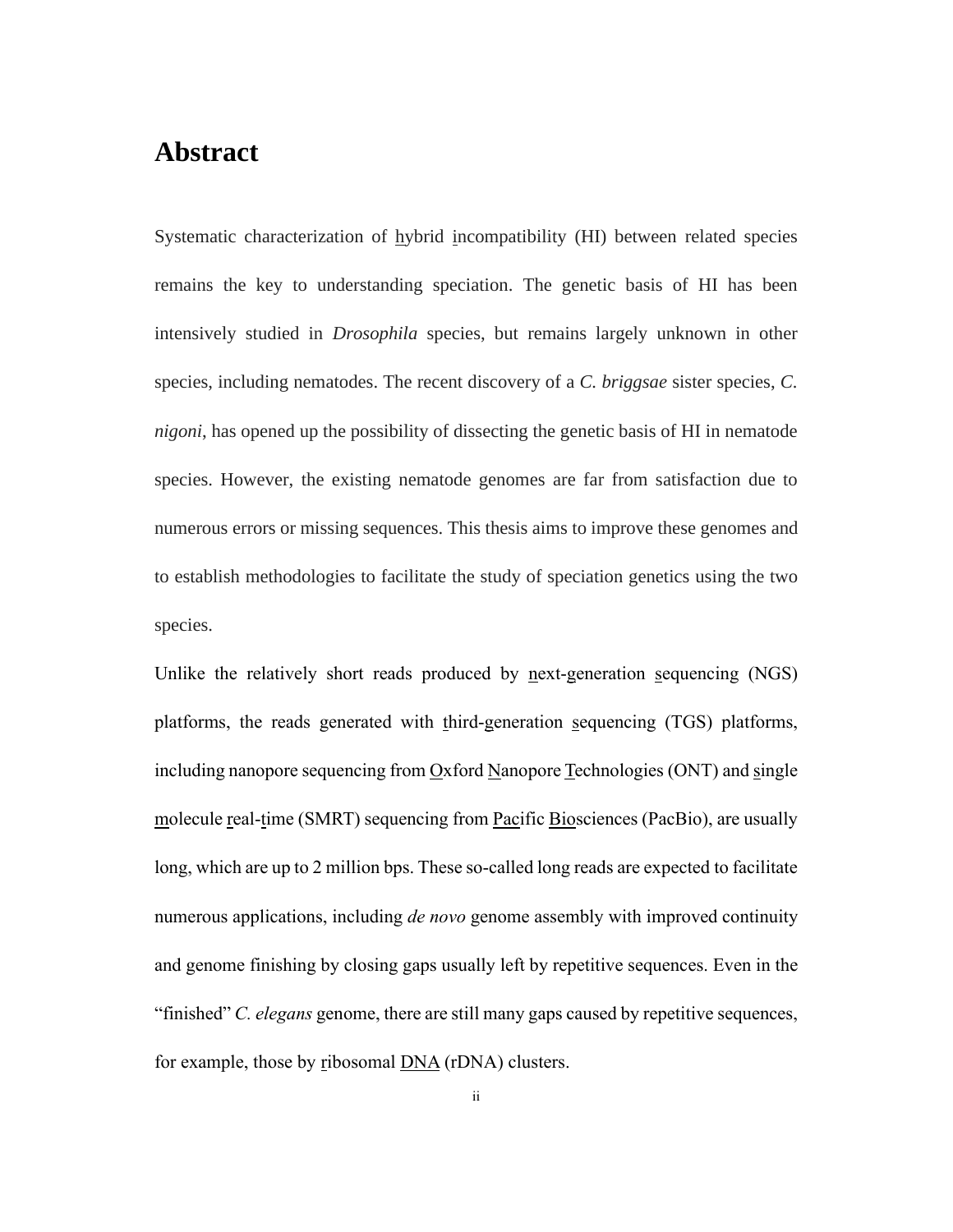In this thesis, I first used TGS (interchangeable with long-read sequencing) methods to close the gaps left by the tandemly repetitive rDNAs in both *C. elegans* and *C. briggsae*. I found that the rDNA units have undergone a wide range of variations between and intra-strains, including insertions and deletions (INDELs) and single nucleotide polymorphisms (SNPs), which allow unambiguous placement of individual units within the rDNA cluster. Intriguingly, the arrangement and composition of individual rDNA units can serve as a reliable marker for inference of strain origin not only between strains but also between populations within a single strain. I also demonstrated that the genomic environment of the rDNA cluster is compatible with RNA polymerase II transcription. Next, I developed a pipeline for physical mapping of genomic fosmids using ONT sequencing, which was used to complement the HI loci resulted from *C. nigoni* genome. Lastly, I improved a *C. briggsae* transgenesis method with a single copy of insertion, with which I successfully generated 54 transgenic lines expressing dominant markers. These markers were intensively used to identify HI loci between the two closely related species. Overall, this thesis provides an invaluable resource for the study of speciation genetics and illustrates the power of ONT DNA sequencing in genome finishing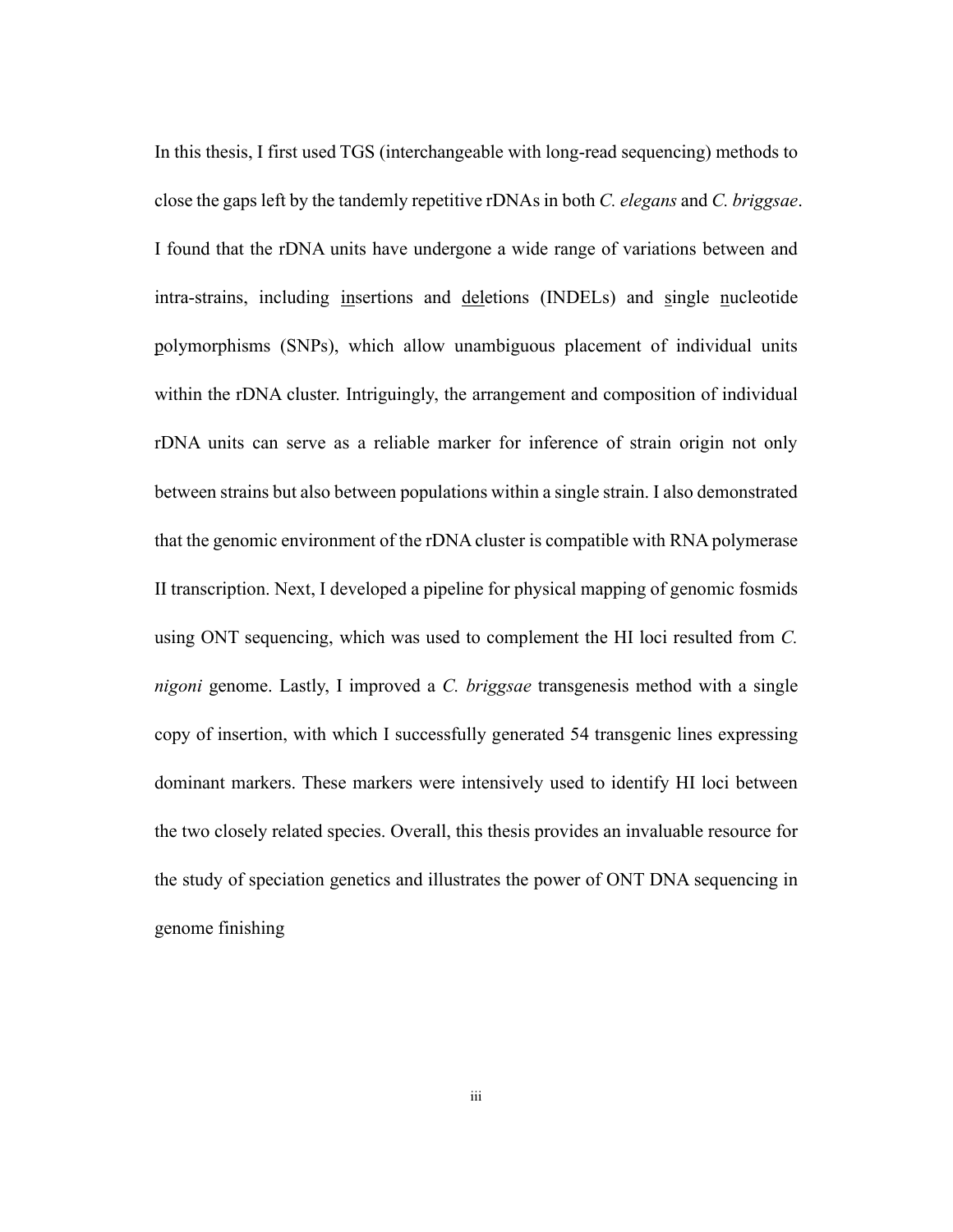## <span id="page-3-0"></span>**Table of Contents**

| $1.2^{\circ}$ |            |                                                                                |  |
|---------------|------------|--------------------------------------------------------------------------------|--|
| 1.3           |            |                                                                                |  |
|               |            |                                                                                |  |
|               | 1.3.2      |                                                                                |  |
| 1.4           |            |                                                                                |  |
|               |            | Chapter 2 Long read sequencing reveals a dynamic C. elegans 5S rDNA cluster 17 |  |
| 2.1           |            |                                                                                |  |
| 2.2           |            |                                                                                |  |
| 2.3           |            |                                                                                |  |
|               | 2.3.1      |                                                                                |  |
|               | 2.3.2      |                                                                                |  |
|               | 2.3.3      |                                                                                |  |
|               | 2.3.4      |                                                                                |  |
|               | 2.3.5      |                                                                                |  |
|               | 2.3.6      |                                                                                |  |
|               | 2.3.7      | Validation of genomic localization and structure of assembled rDNA             |  |
|               |            |                                                                                |  |
|               | 2.3.8      |                                                                                |  |
|               | 2.3.9      |                                                                                |  |
|               |            |                                                                                |  |
|               | 2.4.1      |                                                                                |  |
|               | 2.4.2      | Variations in genomic organization of the 5S rDNA cluster 39                   |  |
|               | 2.4.3      | rDNA in eccDNA and copy number variations in chromosomal rDNA                  |  |
|               | cluster 46 |                                                                                |  |
|               | 2.4.4      |                                                                                |  |
|               | 2.4.5      | Genomic environment of the rDNA cluster is partially compatible                |  |
|               |            |                                                                                |  |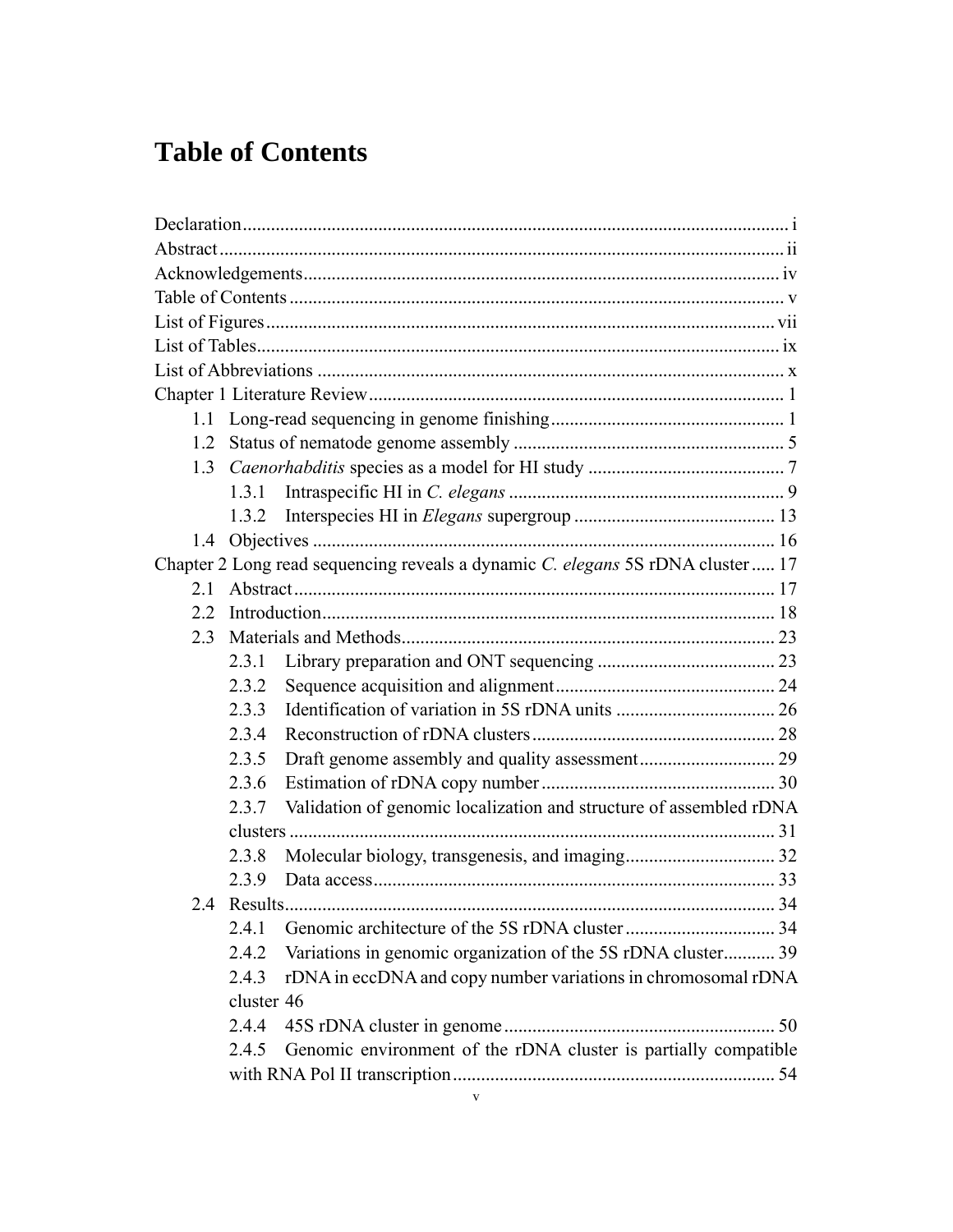| 2.6                                                                                |       |                                                                                 |  |  |  |
|------------------------------------------------------------------------------------|-------|---------------------------------------------------------------------------------|--|--|--|
| Chapter 3 Physical mapping of C. nigoni fosmid library using nanopore sequencing76 |       |                                                                                 |  |  |  |
| 3.1                                                                                |       |                                                                                 |  |  |  |
| 3.2                                                                                |       |                                                                                 |  |  |  |
|                                                                                    |       |                                                                                 |  |  |  |
|                                                                                    |       |                                                                                 |  |  |  |
|                                                                                    |       |                                                                                 |  |  |  |
|                                                                                    |       |                                                                                 |  |  |  |
|                                                                                    | 3.4.1 |                                                                                 |  |  |  |
|                                                                                    | 3.4.2 | Physical clone mapping of the <i>C. nigoni</i> fosmid library  84               |  |  |  |
|                                                                                    |       |                                                                                 |  |  |  |
|                                                                                    |       | Chapter 4 An improved transgenesis method in Caenorhabditis briggsae for hybrid |  |  |  |
|                                                                                    |       |                                                                                 |  |  |  |
| 4.1                                                                                |       |                                                                                 |  |  |  |
| 4.2                                                                                |       |                                                                                 |  |  |  |
| 4.3                                                                                |       |                                                                                 |  |  |  |
|                                                                                    | 4.3.1 |                                                                                 |  |  |  |
|                                                                                    | 4.3.2 |                                                                                 |  |  |  |
|                                                                                    | 4.3.3 |                                                                                 |  |  |  |
|                                                                                    | 4.3.4 |                                                                                 |  |  |  |
|                                                                                    | 4.3.5 |                                                                                 |  |  |  |
|                                                                                    | 4.3.6 |                                                                                 |  |  |  |
|                                                                                    |       |                                                                                 |  |  |  |
|                                                                                    | 4.4.1 | Heat shock treatment significantly increased the efficiency of                  |  |  |  |
|                                                                                    |       |                                                                                 |  |  |  |
|                                                                                    | 4.4.2 | A collection of single copy insertions animals expressing RFP  101              |  |  |  |
|                                                                                    | 4.4.3 | A dual-color labeling system for interacting HI loci screening 102              |  |  |  |
|                                                                                    | 4.4.4 |                                                                                 |  |  |  |
|                                                                                    |       | 4.4.5 Limited success of using <i>sup-35</i> as a negative selection marker for |  |  |  |
|                                                                                    |       |                                                                                 |  |  |  |
|                                                                                    |       |                                                                                 |  |  |  |
|                                                                                    |       |                                                                                 |  |  |  |
|                                                                                    | 4.5.2 | Divergent response to PEEL-1 and SUP-35 in C. briggsae  110                     |  |  |  |
|                                                                                    |       |                                                                                 |  |  |  |
|                                                                                    |       |                                                                                 |  |  |  |
|                                                                                    |       |                                                                                 |  |  |  |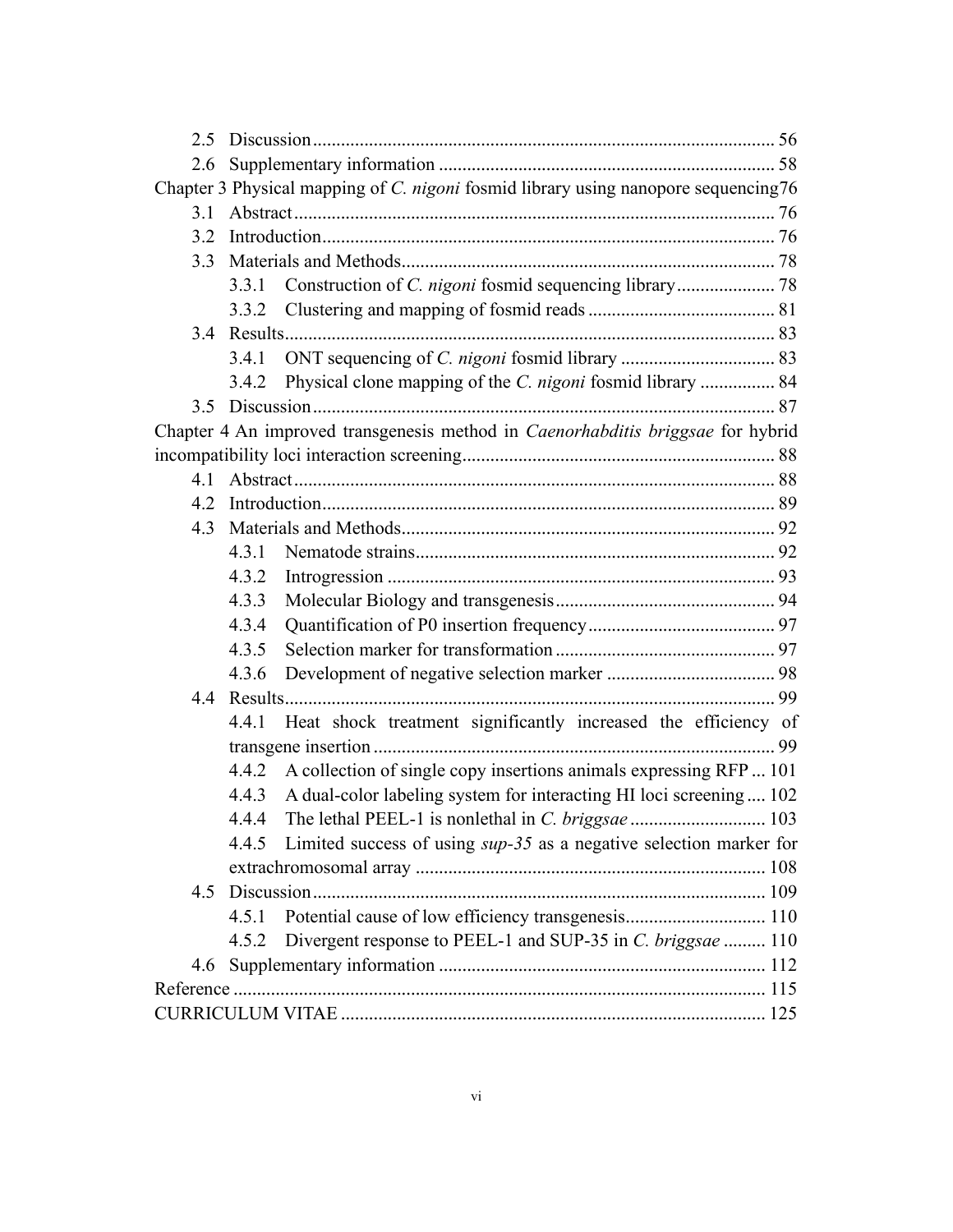# **List of Figures**

<span id="page-5-0"></span>

| <b>Figures</b>            | <b>Titles</b>                                                                                                 | Page |
|---------------------------|---------------------------------------------------------------------------------------------------------------|------|
|                           |                                                                                                               | no.  |
| Fig. 1.1                  | Paternal effect by zygotic lethality from sperm-derived<br>PEEL-1                                             | 10   |
| Fig. $1.2$                | A maternal-effect HI gene in N2                                                                               | 12   |
| Fig. 1.3                  | Asymmetric HI phenotypes in F1 and backcrossing<br>progeny between C. briggsae and C. nigoni                  | 14   |
| Fig. $2.1$                | Structure of the C. elegans N2 5S rDNA cluster                                                                | 37   |
| Fig. 2.2                  | Structural variations within the 5S rDNA cluster between<br>C. elegans N2 strain and other N2-derived strains | 43   |
| Fig. $2.3$                | Structural variations within the 5S rDNA clusters<br>between C. elegans N2 and CB4856 strains                 | 45   |
| Fig. 2.4                  | Compositions of rDNA cluster in eccDNA and copy<br>number variations in the rDNA cluster                      | 49   |
| Fig. $2.5$                | Comparison of 45S rDNA units and cluster between<br>strains and species                                       | 53   |
| Supplementary<br>Fig. 2.1 | Coverage changes in rDNA clusters                                                                             | 58   |
| Supplementary<br>Fig. 2.2 | The average read length in the rDNA clusters was<br>smaller than those in other genomic loci                  | 59   |
| Supplementary<br>Fig. 2.3 | Presence of cel-5S unit 3 in the 330 C. elegans wild<br>isolates                                              | 60   |
| Supplementary<br>Fig. 2.4 | Evaluation of the ONT reads assembled C. briggsae<br>AF16 genome                                              | 61   |
| Supplementary<br>Fig. 2.5 | Characterization of the 5S rDNA units in C. briggsae<br>AF16                                                  | 62   |
| Supplementary<br>Fig. 2.6 | Association of rDNA clusters with chromosomes is<br>revealed with Hi-C data                                   | 63   |
| Supplementary<br>Fig. 2.7 | Extrachromosomal rDNAs were detected in endogenous<br>circular DNA sequencing data                            | 64   |
| Supplementary<br>Fig. 2.8 | Large INDELs in the 45S rDNA cluster of C. elegans<br>and C. briggsae                                         | 65   |
| Supplementary<br>Fig. 2.9 | Terminal duplication model of chrIL, chrIR, and chrIVL<br>ends in C. elegans CB4856 ancestor                  | 66   |
|                           |                                                                                                               |      |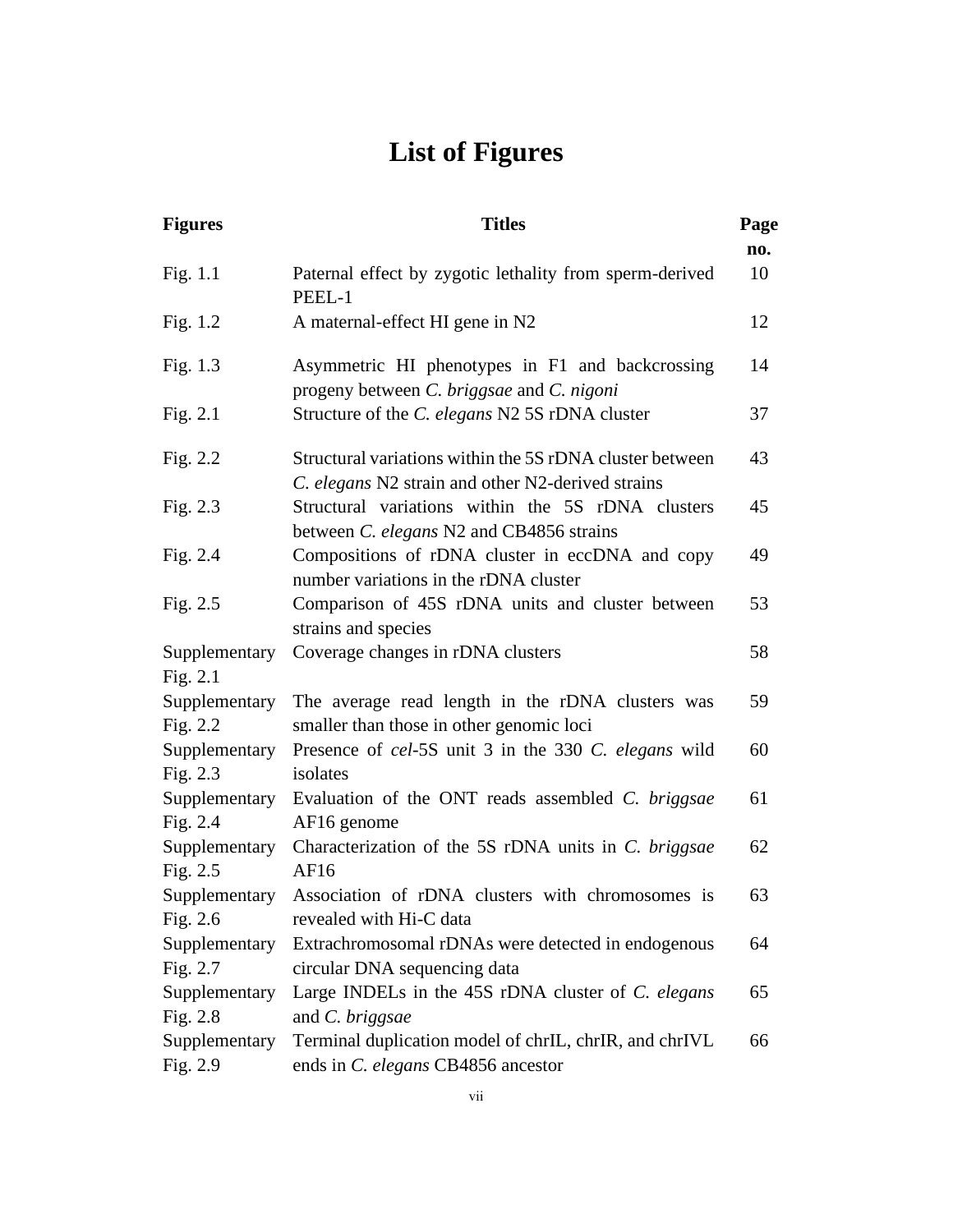| Supplementary<br>Fig. $2.10$ | Altered expression patterns of transgenes in rDNA<br>clusters                                                         | 67  |
|------------------------------|-----------------------------------------------------------------------------------------------------------------------|-----|
| Supplementary                | A tiling path of ONT reads for the C. elegans N2 5S                                                                   | 68  |
| Fig. 2.11                    | rDNA cluster consensus is reconstructed for illustration                                                              |     |
| Fig. 3.1                     | Workflow for fosmid clone localization sequencing                                                                     | 80  |
| Fig. 3.2                     | Fosmid clustering                                                                                                     | 82  |
| Fig. 3.3                     | Distribution of the length of genomic inserts in the<br>fosmid collection                                             | 85  |
| Fig. 4.1                     | A modified <i>miniMos</i> -based transgene insertion method<br>in C. briggsae                                         | 96  |
| Fig. $4.2$                   | Improved <i>Mos1</i> -dependent insertion frequency                                                                   | 100 |
| Fig. $4.3$                   | Genomic map of fluorescence marker insertions over C.<br><i>briggsae</i> genome (CB4)                                 | 102 |
| Fig. 4.4                     | Demonstration of dual-color labeling<br>system in<br>identified HI interacting introgressions for phenotype<br>rescue | 106 |
| Fig. 4.5                     | Comparison of negative selection efficiency of PEEL-1<br>and SUP-35                                                   | 107 |
| Supplementary<br>Fig. $4.1$  | Overview of the plasmid construct                                                                                     | 112 |
| Supplementary                | Identification of $hsp-16.41$ promoter equivalent in C.                                                               | 113 |
|                              |                                                                                                                       |     |
| Fig. 4.2                     | briggsae                                                                                                              |     |